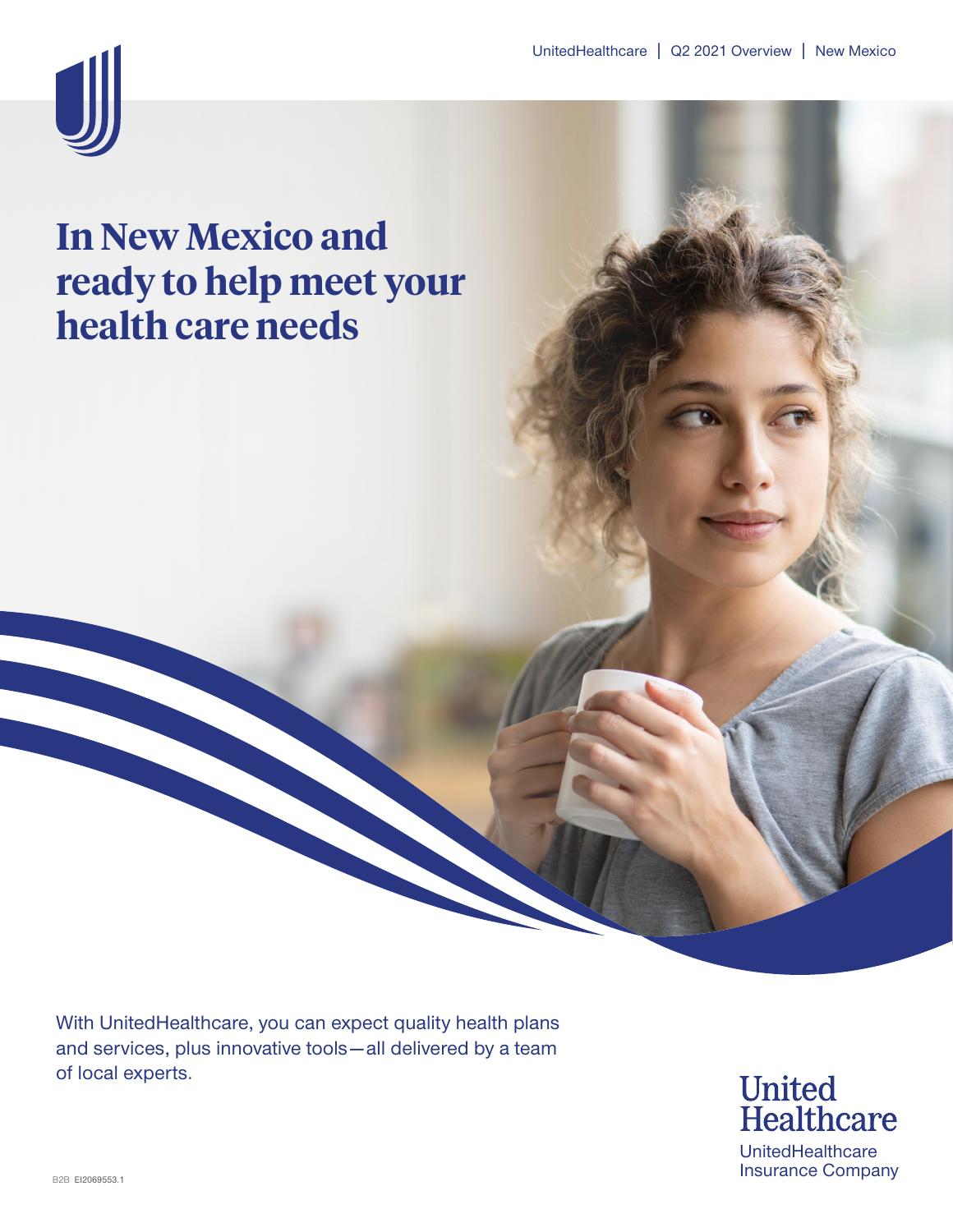

## **Care by the numbers**

# **203,266**

**total members1**

**41**

**hospitals1**

106,188 Employer & Individual<sup>1</sup> 97,078 Medicare & Retirement<sup>1</sup>

**6,782** nationwide2

**8,829 physicians and health care professionals**

**1,196,432** nationwide2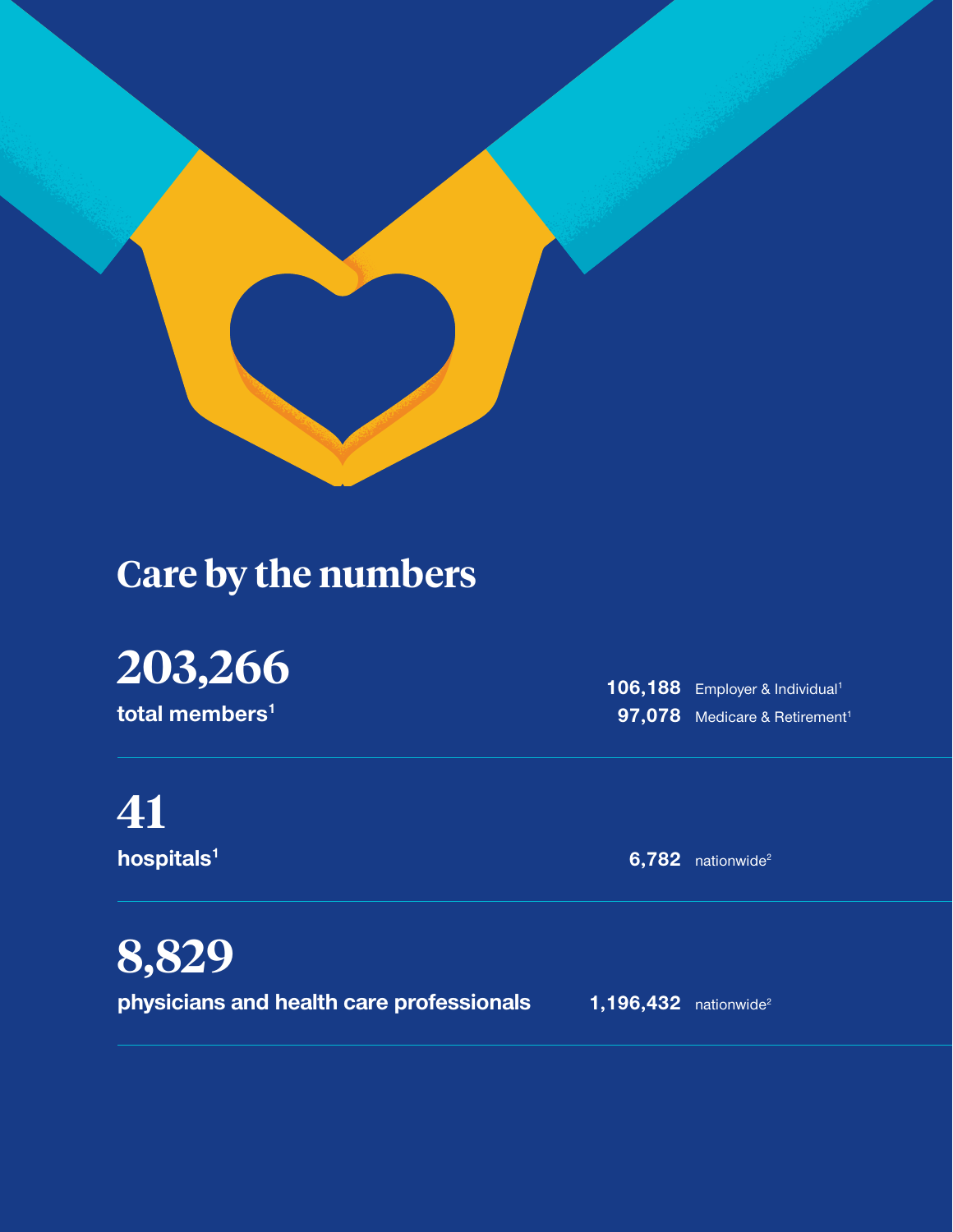# **What UnitedHealthcare brings to New Mexico**



#### **Quality health plans**

Each of our plans has built-in programs that integrate quality care with technology, tools and resources and may include:

- \$0 out-of-pocket costs for the following network visits: primary care provider (PCP), virtual care and urgent care
- Value-based designs that encourage members to use quality network PCPs at lower copays
- PCP-guided decisions about care
- Standard copay designs that offer greater flexibility and access to care
- Specialty plans that may help you save on your medical premium



#### **Innovative tools**

- **Employer eServices®** helps you manage enrollment, eligibility and billing in real time
- **myuhc.com®** gives your employees easy access to their plan — they are able to check claim status and history, view their benefits and health statements, refill a prescription, search for doctors and hospitals, see quality and costefficiency ratings, estimate the cost of care and much more
- **The UnitedHealthcare® app** is the mobile version of **myuhc.com** and is designed to help your employees manage different aspects of their health care, like searching for providers and getting health care cost estimates for specific treatments and procedures from their smartphone or tablet
- **24/7 Virtual Visits** conveniently connects employees to a doctor by phone or video\* through **myuhc.com** or the UnitedHealthcare app



#### **Wellness programs and more**

- **New! 1-year Peloton® Digital Membership\*\*,** which includes access to the Peloton App, gives your employees access to thousands of live and on-demand fitness classes - no fitness equipment required
- **Rally® Health and Wellness on myuhc.com** is a digital health and wellness experience that connects employees with personalized recommendations, health content, Missions, a Health Survey, Challenges and dozens of other resources to help them proactively manage their health
- **Real Appeal®** is an online weight-loss program that provides members with the tools and support to help them lose weight and potentially prevent weight-related health conditions

UnitedHealth Group® was named the top-ranking company in the insurance and managed care sector on Fortune's 2021 "World's Most Admired Companies" list<sup>3</sup> for the 11th year in a row.